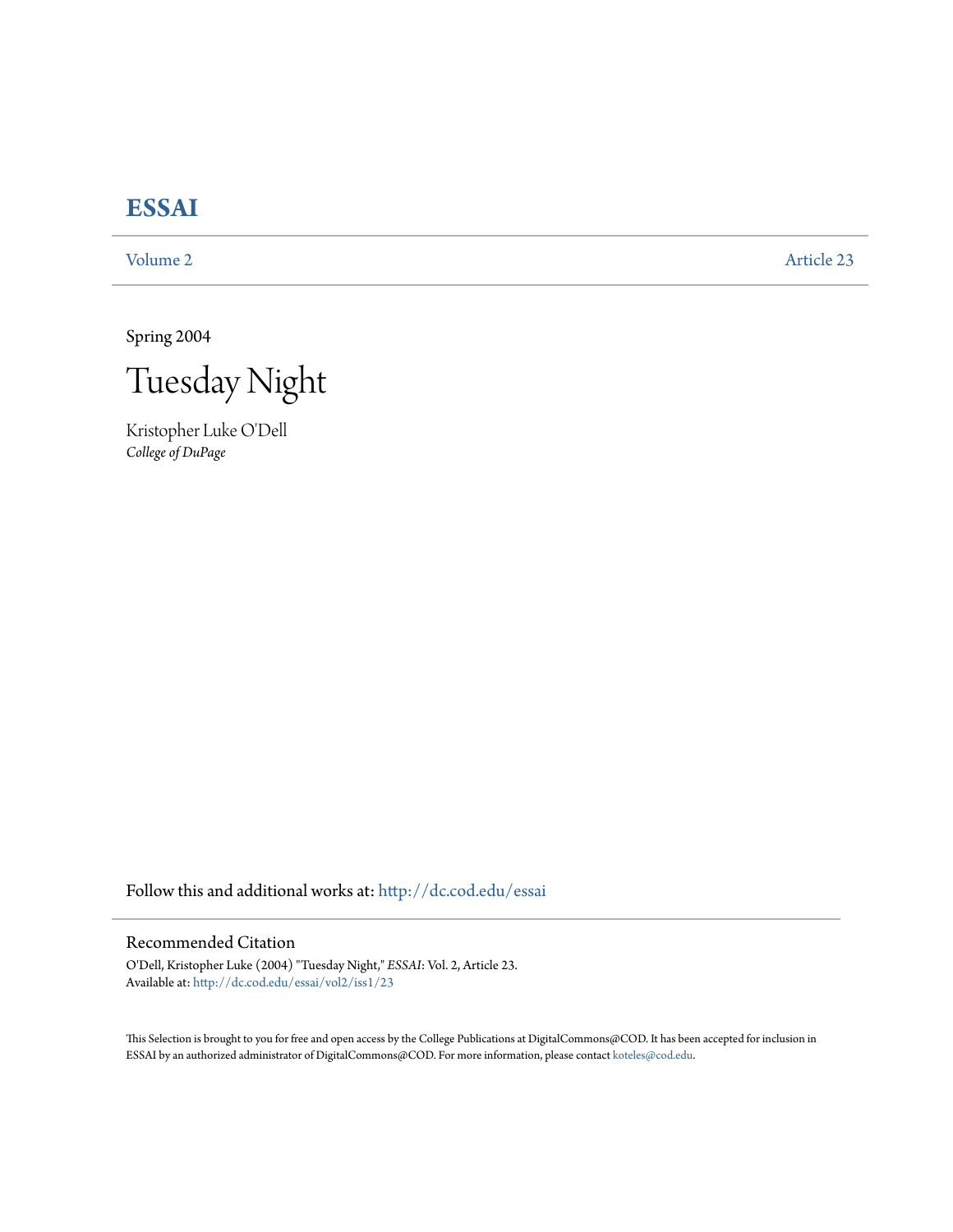### Tuesday Night

### by Kristopher Luke O'Dell

### (English 101)

The Assignment: Write a response to Carol K. Littlebrandt's "Death is a Personal Matter" (1976, *Newsweek*): "We all celebrate or commemorate the landmarks in our lives – births, marriages, deaths." Write a narrative showing how a person or groups of people faced one of these major events.

was twelve years old. It was Tuesday night, an event that, up until that evening, I had always loved. It was the one night of the week I truly anticipated. It was the one night of the week T was twelve years old. It was Tuesday night, an event that, up until that evening, I had<br>loved. It was the one night of the week I truly anticipated. It was the one night of the v<br>that my father would gather with his two friends. They would gather, sit and talk in a cigar-smoke filled room that reeked of beer. On occasion, we would play cards for nickels, dimes, and quarters. Poker nights were always my favorite, probably because I liked to win.

These Tuesday night gatherings have been going on since the early seventies. I have always held them in high regard. Initially I liked the gatherings so much because I got to stay up late with these men, even if it was a school night. I took this gesture as a great gift and a rite of passage because I looked up to them so much. So when my parents divorced in 1994 and held equal custody rights over me and my four year old sister, naturally I wanted to be with my father more often--completely opposite from my sister. Therefore, I made it a point to be at my father's house on Tuesdays.

These fun, liberating Tuesday nights were quick to change on a fall night in 1997. We were playing poker and I was winning, for once, when the telephone rang. It was too late in the evening for the telephone to ring and I knew something was awry. I hesitated to answer it. My father's best friend, Joe, decided he would answer the telephone in his typical comic fashion. The horrid change from humor to cold seriousness on his face set my fears in stone. He looked at my father oddly, almost questioningly, and my father slowly nodded and handed the telephone to me. It was my mother telling me my father needed to drive me to Good Samaritan Hospital. My childhood best friend, my childhood hero, my 83 year-old grandfather on my mother's side had died.

I went through the typical "this is not happening stage" on the short, quiet trip to the hospital in my father's black Ford pickup. Only the two of us rode in the truck, and my father-- who was usually talkative and cracking jokes--was silent. That bothered me the most. Silence usually meant adults did not know what to say, and that has never been a good thing in my experience.

As we slowly walked through the green-canopied hallway to the entrance of the hospital I could not help but think how unnecessarily long this green tunnel was. It seemed like a mile, especially in the silence. We went through the automatic doors and I suddenly remembered how my grandfather had always said, "Open Sesame!" at every door. Early on in my childhood I always thought he held some sort of senior citizen power that allowed him to open doors by command. But childhood days with my grandfather were now only a memory, and he was gone forever. Deep sadness hit me, and I could not even bring myself to look at the smiling, pink-clad candy striper at the front desk. My father gave my grandfather's name, and she cheerfully gave us his room number. Her enthusiasm seemed ill timed. It made me nauseous.

The elevator hum was annoyingly loud due to our unconscious oath of silence. Suddenly, my father broke the oath and offered a peppermint Altoid to me. Chewing mints was a habit we picked up in order to calm our nerves when my other grandfather had a heart attack. I do not know if it really did calm me, but the crisp, cool mint took my mind off reality for the rest of the elevator trip.

As we stepped off the elevator, the sickening smell of hospital food and cleanliness hit my nose